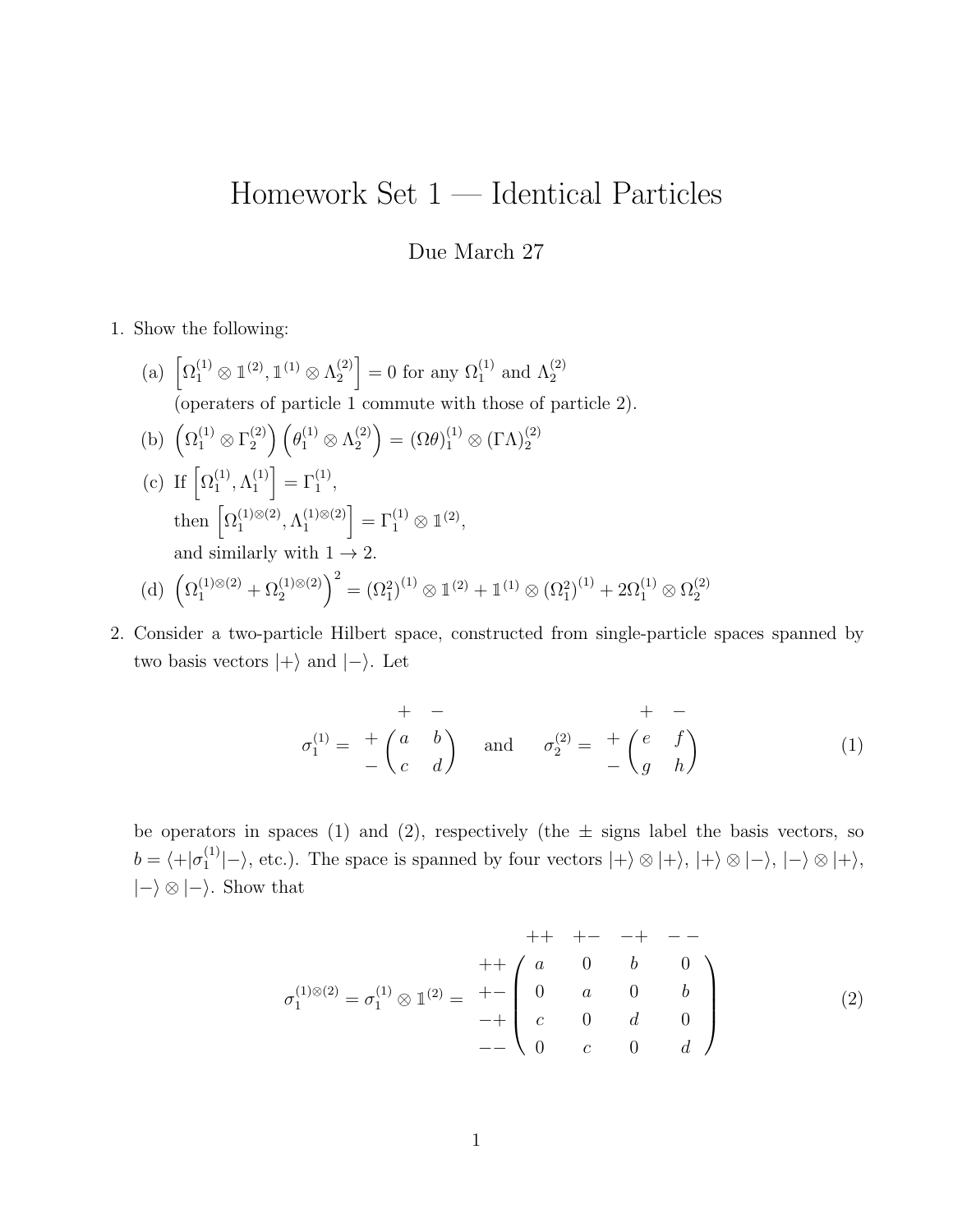<span id="page-1-0"></span>
$$
\sigma_2^{(1)\otimes(2)} = \begin{pmatrix} e & f & 0 & 0 \\ g & h & 0 & 0 \\ 0 & 0 & e & f \\ 0 & 0 & g & h \end{pmatrix}
$$
(3)  

$$
(\sigma_1 \sigma_2)^{(1)\otimes(2)} = \sigma_1^{(1)} \otimes \sigma_2^{(2)} = \begin{pmatrix} ae & af & be & bf \\ ag & ah & bg & bh \\ ce & cf & de & df \\ ce & ch & dg & dh \end{pmatrix}
$$
(4)

Show Eq. [\(4\)](#page-1-0) in two ways, by taking the matrix product of  $\sigma_1^{(1)\otimes(2)}$  $_{1}^{(1)\otimes(2)}$  and  $\sigma_{2}^{(1)\otimes(2)}$  $_2^{(1)\otimes(2)}$  and by directly computing the matrix elements of  $(\sigma_1 \sigma_2)^{(1) \otimes (2)}$ .

- 3. N identical spin  $\frac{1}{2}$  particles are subjected to a one-dimensional simple harmonic oscillator potential. What is the ground state energy? What is the Fermi energy? What happens when  $N \to \infty$
- 4. Two nonidentical spin 1 particles with no orbital angular momenta (that is, s-states for both) can form  $j=0$ ,  $j=1$ , and  $j=2$  states. Suppose, however, that the two particles are *identical*. What restrictions do we get?
- 5. Discuss what would happen to the energy levels of a helium atom if the electron were a spinless boson.
- 6. Three spin 0 particles are situated at the corners of an equilateral triangle. Let us define the z-axis to go through the center and in the direction normal to the plane of the triangle. The whole system is free to rotate about the z-axis. Using statistics considerations, obtain restrictions on the magnetic quantum numbers corresponding to  $J_z$ .